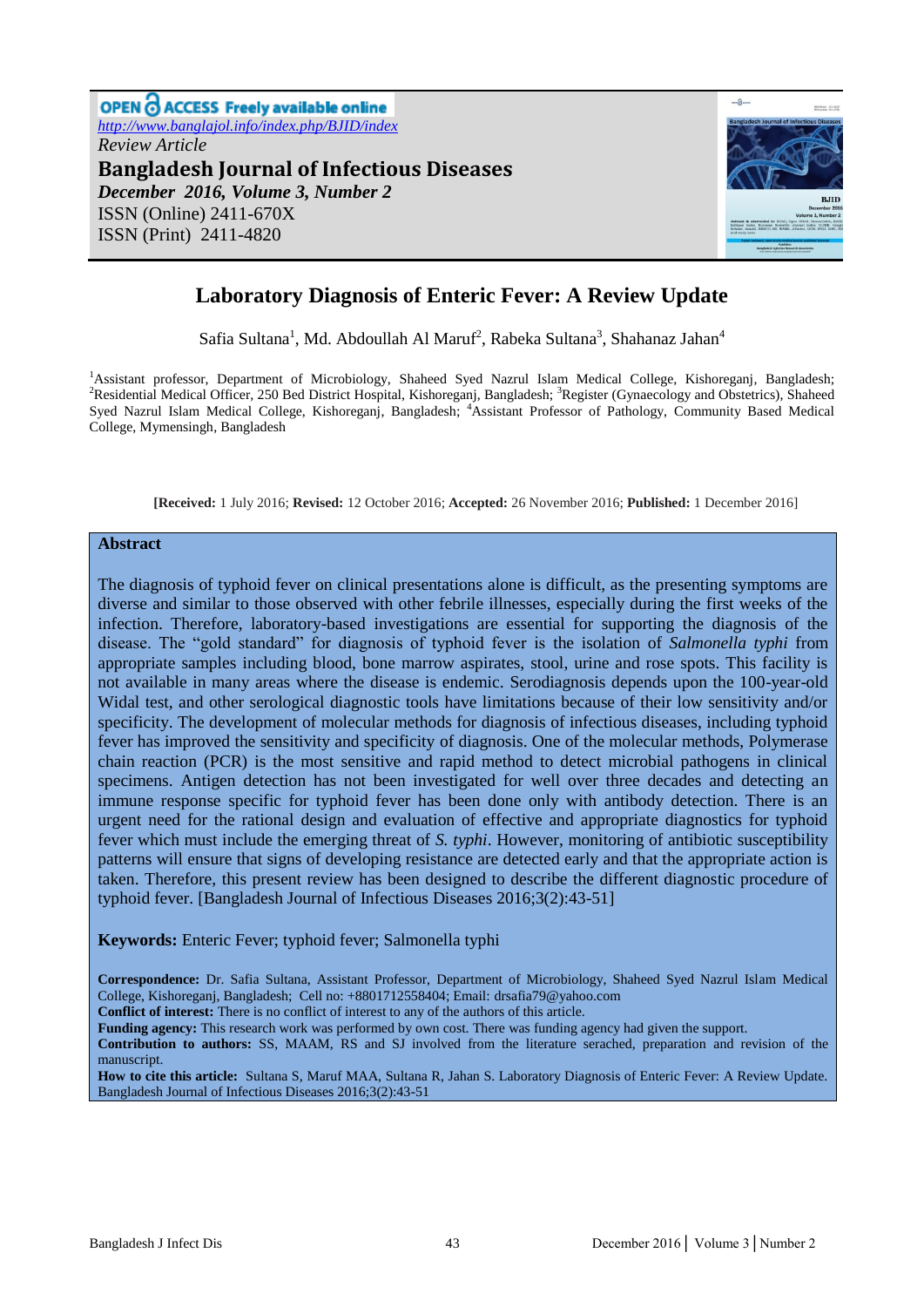### **Introduction**

Laboratory diagnosis of typhoid fever is based on isolation and identification of *Salmonella typhi*  from a suitable clinical specimen such as blood, stool, urine, bone marrow, and duodenal aspirate by culture, detection of *S. typhi* specific antibodies by serological test and antigen by immunological test and identification of nucleic acid by Polymerase chain reaction<sup>1</sup>.

## **Isolation of the organism**

Culture isolation of the *S. typhi* remains the most effective diagnostic procedure in suspected typhoid fever. Where culture is available, typhoid fever may account for two thirds of cases of community acquired septicaemia admitted to hospital<sup>2</sup>. Blood has been the mainstay of culture for *S. typhi* since 1900. *S. typhi* maximally isolated from blood in the first week of disease; from faeces in the second and subsequent weeks and urine in the third and fourth weeks<sup>3</sup>. The various culture methods available are blood culture, clot cultures, faeces culture, bone marrow culture, urine culture, bile culture and duodenal aspirate culture.

## **Blood Culture**

Blood culture is the gold standard diagnostic method for diagnosis of typhoid fever<sup> $\overline{4}$ </sup>. The sensitivity of blood culture is highest in the first week of the illness and reduces with advancing illnesses<sup>5</sup>. The organisms may be recovered from bloodstream at any stage of the illness, but are most commonly found during the first 7 to 10 days and during relapses<sup>6</sup>. Blood culture is the method of choice and has the great advantage over culture from the faeces, urine or bile. It is showing not only that patient is infected with the bacillus but that the infection is active  $\frac{7}{1}$ . Though it is gold standard, the yield of blood culture is quite variable. In the untreated patient, blood culture is usually positive in about 80.0% during first week and declining 20.0 to  $30.0\%$  later in the course of the disease<sup>8</sup>. Sensitivity of cultures can be affected by antibiotic treatment of the patient, inadequate sampling, type of culture medium, lengths of incubation, and variations of bacteraemia in the patients. In addition, Salmonella cultures take 4 to 7 days for isolation and identification of the organisms<sup>9</sup>. Adequate volumes of medium should be used in blood culture system to avoid negative results. A study finding suggested that 50 ml of medium was adequate for 8 ml of blood, presumably because of very low degrees of bacteraemia in some patients $^{10}$ .

If whole blood is to be cultured, it is essential to prevent bactericidal effects of serum either by adequate dilution of the sample in an adequate medium volume or by inhibition of serum bactericidal factors. Sodium polyanethol sulfonate (SPS) and bile salt inhibit this bactericidal effect<sup>7</sup>. The SPS in concentration of 0.025% to 0.03% is the best anticoagulant for blood. It is also anticomplementary and antiphagocytic, and interferes with the activity of some anti microbial agents, notably amino glycosides $11$ . A study was reported that SPS aids in early recovery of *S. typhi* and *S. Paratyphi A* from blood cultures<sup>12</sup>. Taking samples of blood on several occasions may improve the results of culture<sup>13</sup>. Three types of blood cultures have been in use such as traditional or conventional blood culture, lysis centrifugation and automated blood culture<sup>14</sup>.

## **Traditional or Conventional Technique**

Tryptone soya broth, bile broth or glucose broth, brain heart infusion broth are usually used for conventional methods of blood culture. The media is incubated aerobically at  $37<sup>0</sup>$  C. Subculture should be done on MacConkey's agar, blood agar media daily for 1 week and checked for turbidity, gas formation and other evidence of growth after 1, 2, 3 and 7 days. For days 1, 2 and 3 only bottles showing signs of positive growth are cultured on agar plates. On day 7 all bottles should be subcultured before being discarded as negative<sup>10</sup>.

## **Automated Technique**

Modern blood culture techniques (automated) permit the bacteriological confirmation of typhoid fever in a higher proportion of cases. These systems employ equipment that automatically detects an early sign of bacterial growth in a special blood culture bottle $^{14}$ . An isolation rate of 92% of blood culture with the Bactec 460 Radiometric system using a blood: broth ratio of 1:6 was found in a study $15$ .

## **Lysis Centrifugation**

Lysis centrifugation system consists of a tube containing anticoagulant (SPS), EDTA, and saponin. After the tube is filled with blood during phlebotomy, the contents are mixed and centrifuged and the resulting pellet is inoculated onto agar media taking all aseptic measures. The system effectively recovers *S. typhi* from blood specimen<sup>16</sup>. The benefit of this system include; the more rapid and greater recovery of the organism; the presence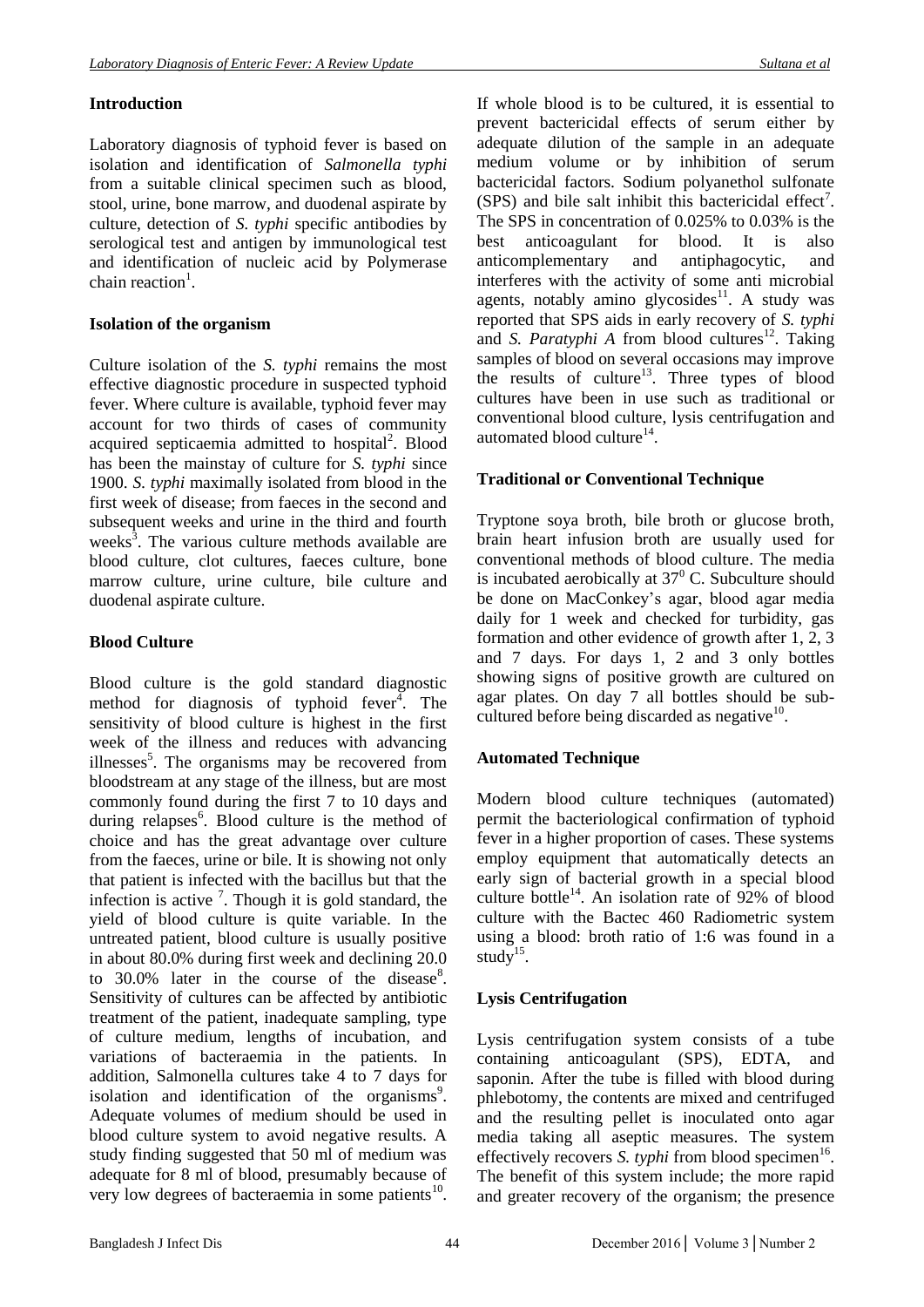of actual colonies for direct identification and susceptibility testing after initial incubation; the ability to quantify the colony forming units present in the blood; rapid detection of polymicrobial bacteraemia; and possible recovery of intracellular microorganisms caused by lysis of host cells. Limitation of the method is high rate of possible  $\text{contamination}^{11}$ .

### **Clot Culture**

The blood clot culture was found to be much more sensitive for *S. typhi* than whole blood culture. Bacterial growth was significantly faster in cultures of blood clot compared to whole blood. The rapid confirmation of the aetiological agent would facilitate an early institution of appropriate antimicrobial therapy, thereby reducing clinical morbidity, especially in an endemic population<sup>17</sup>. Blood clot from which serum has been removed often gives a positive result when a similar volume of whole blood yields no growth<sup>7</sup>. A method of clot culture with streptokinase has been recommended<sup>18</sup>. An amount of 8 ml quantities of venous blood is taken from patient and allowed to clot in sterile screw capped universal containers. The separated serum is removed. The medium used consists of a Wilson and Blair agar slope in a 120 ml bottle to which is added 15 ml of streptokinase bile salt broth. The streptokinase causes rapid clot lysis with release of bacteria trapped in the clot. The cultures are then incubated and positive results may be obtained in less than  $24$  hours<sup>18</sup>. Clot culture is more sensitive than blood cultures with isolation rate of 92% and the clot technique has many advantages over conventional whole blood culture, both in reliability and in  $cost^{10}$ .

### **Culture of the Mononuclear Cell: Platelet Fraction of Blood**

The moderate or low sensitivity of blood culture is probably due to low concentration of *S. typhi* (<10 bacteria per ml) in cells of the blood of patients with typhoid fever. Virtually all intracellular *S. typhi* are found within only mononuclear cells (MNC) and platelets. By the method of culture of mononuclear cells (MNC) and platelets fraction of blood from typhoid patients is subjected to density gradient centrifugation to isolate the mononuclear cells. Colonies of *S. typhi* were present in all mononuclear cell–platelet layer–positive cultures within 18 hours of plating and were identified within an additional 10 minutes by a coagglutination technique. In contrast, identification of all positive culture by conventional blood culture required 3 days<sup>19</sup>.

### **Bone Marrow Culture**

*Salmonella typhi* is an intracellular pathogen in the reticuloendothelial cells of the body including the bone marrow. The overall sensitivity of bone marrow cultures ranges from 80.0 to 95.0% and is good even in the late phase of the disease and despite prior antibiotic therapy<sup>4</sup>. Bone marrow aspirates are known to yield a higher rate of positive cultures than peripheral blood in typhoid  $f$ ever cases<sup>20-21</sup>. Bone marrow culture may give a positive result when blood culture fails, particularly in patients admitted to hospital while on antibiotic treatment. As a result unlike blood culture bone marrow culture is highly  $(90\%)$  sensitive<sup>22</sup>. Another study reported that the concentration of *S. typhi* in the bone marrow was found considerably higher than in peripheral blood<sup>23</sup>. In the bone marrow there were over 10 times more bacteria than in peripheral blood. it seems likely to the positively rate of a 1 ml bone marrow culture is equivalent to the result of 10 ml of peripheral blood<sup>23</sup>. The invasive nature of bone marrow aspiration discourage from its use as a first line investigation for diagnosis of typhoid fever<sup>24</sup>.

### **Stool Culture**

In typhoid fever, stool cultures are usually positive from the second week of the infection. Stool is usually plated on desoxycholate- citrate agar and also inoculated into fluid enrichment media such as tetrathionate or selenite broth. The limitation of liquid of medium is that the growth of fluid enrichment medium is subcultured appropriate medium for proper identification. Suspicious colonies from culture plates are tested directly for the presence of salmonella O antigens by slide agglutination and subcultured to peptone water for determination of H antigen structure and for further biochemical analysis<sup>6</sup>.

### **Urine Culture**

Urine cultures are not recommended for diagnosis in view of poor sensitivity<sup>4,21</sup>. Bacteria are not excreted continuously and therefore, several specimens may need to be cultured before  $organisms can be isolated<sup>25</sup>. In typhoid fever, urine$ cultures are usually positive from the third week of the infection. The centrifuged urine deposit is plated on desoxycholate-citrate agar and is also inoculated into fluid enrichment media such as tetrathionate or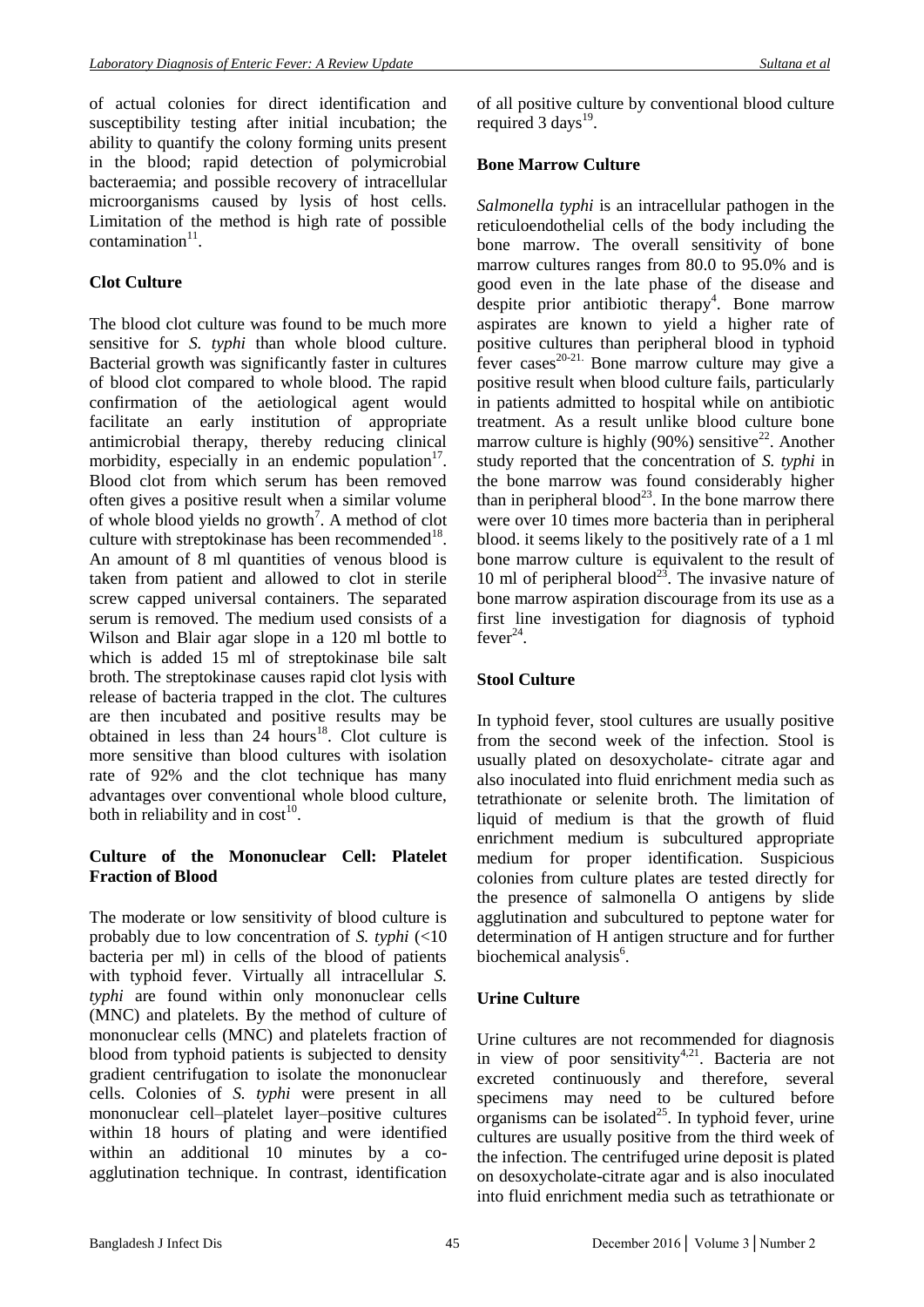selenite broth. The growth of fluid enrichment medium is subcultured appropriate medium for proper identification<sup>6</sup>.

### **Duodenal String: Capsule Culture**

Duodenal string test was found to be a simple, noninvasive and a reliable test which when used in combination with blood culture could identify almost all cases of typhoid fever irrespective of duration of fever and prior use of antibiotics<sup>26</sup>. Duodenal content cultures have been proved to be more sensitive (86%) in diagnosis than bone marrow (75%) and more effective than blood (42%) and stool (26%) cultures in recovery of *S. typhi.* The sensitivity of duodenal content cultures was found not modified by the duration of illness at admission or by previous antibacterial therapy<sup>27</sup>. Culture of duodenal aspirate is important in the detection of typhoid carriage. Individuals can excrete *S. typhi* in the bile and yet be undetected by stool culture<sup>28</sup>. Because of patient's discomfort and the time required for tube placement, duodenal aspiration has not been widely used<sup>29</sup>.

### **Antibody Detection Tests (serology)**

### **Widal test**

The information regarding Widal test has been noted in Britannica encyclopaedia. The Widal agglutination test was introduced as a serologic technique to aid in diagnosis of typhoid fever. The test was named after Georges Fernand Isidore Widal, a French physician and bacteriologist. In 1896, Widal developed a procedure for diagnosing [typhoid fever](http://www.britannica.com/EBchecked/topic/611776/typhoid-fever) based on the fact that antibodies in the blood of an infected individual cause the bacteria to bind together into clumps (the [Widal](http://www.britannica.com/EBchecked/topic/643159/Widal-reaction)  [reaction\)](http://www.britannica.com/EBchecked/topic/643159/Widal-reaction) $^{30}$ . The test was based on demonstrating the presence of agglutinin (antibody) in the serum of an infected individual, against the H (flagellar) and O (somatic) antigens of *Salmonella typhi* <sup>8</sup>. The "O" antigen is the somatic antigen of *S. typhi* and is shared by *S. paratyphi* A, *S. paratyphi* B, other Salmonella species and other members of the Enterobacteriaceae  $family<sup>31</sup>$ . Antibodies against the O antigen are predominantly IgM, rise early (appear on day 6 to 8) in the illness and disappear early  $31$ . The H antigens are flagellar antigens of *S. typhi*, *paratyphi* A and *paratyphi* B. Antibodies to H antigens are both IgM and IgG, rise late (on days 10 to 12) in the illness and persist for a longer time<sup>31-32</sup>. Serological diagnosis relies classically on the demonstration of a rising titre of antibodies in paired samples at an interval of 10 to 14 days<sup>33</sup>. In

typhoid fever, however, a four- fold rise after 2 weeks in not always demonstrable, even in blood culture confirmed cases. This situation may occur when the acute phase sample is obtained late in the natural history of the disease, because of high levels of probable background antibodies in an endemic region, or because in some individuals the antibody response is blunted by the early administration of an antibiotic<sup>34</sup>. There is a controversy about the predictive value of O and H antibodies for diagnosis of enteric fever. Some authorities claim that O antibodies have superior specificity and positive predictive value (PPV) because these antibodies  $\alpha$  decline early after an acute infection<sup>34</sup>. It can be negative in up to 30.0% of culture- proven cases of typhoid fever. The purity and standardization of antigens used for the Widal test is a major problem and often results in poor specificity and poor reproducibility of test results $^{32}$ . The causes of a positive Widal agglutination test have been established; the patient being tested has typhoid fever; previous immunization with Salmonella antigen; cross-reaction with non-typhoidal Salmonella; infection with other enterobacteriaceae; other diseases such as dengue, schistosomal infection, chronic liver disease associated with raised globulin levels; and disorders such as rheumatic fever, rheumatoid arthritis, multiple myeloma, nephritic syndrome and ulcerative  $collitis<sup>25</sup>$ . False negativity is one of the obstructive features of the Widal test. Hosoglu et  $al<sup>35</sup>$  conducted a study to evaluate the associated factors with Widal test negativity in an endemic area. Widal test negativity was retrospectively analyzed by them among culture-proven typhoid fever cases. The potential features including age, gender, and previous antibiotic usage, duration of symptoms, leucopoenia, haematocrit value, and erythrocyte sedimentation rate (ESR) were evaluated for association with Widal test negativity<sup>35</sup>. It has been shown that the antibody response to the O antigen of *S. typhi* was markedly reduced in acute episodes of malaria compared to controls and that humoral immunity is transiently impaired<sup>36</sup>. In a study, subjects with dual infection of malaria and typhoid fever had significantly higher rates of nausea, vomiting, abdominal pain, and diarrhea the common features of enteric fever $37$ . In the last two decades, this relationship between the two diseases has been reported in studies from Africa and India38-40 . A study conducted in Cameron found that the number of fever cases diagnosed as malariatyphoid fever co-infection were actually overestimated<sup>38</sup>.

#### **Immunochromatographic method**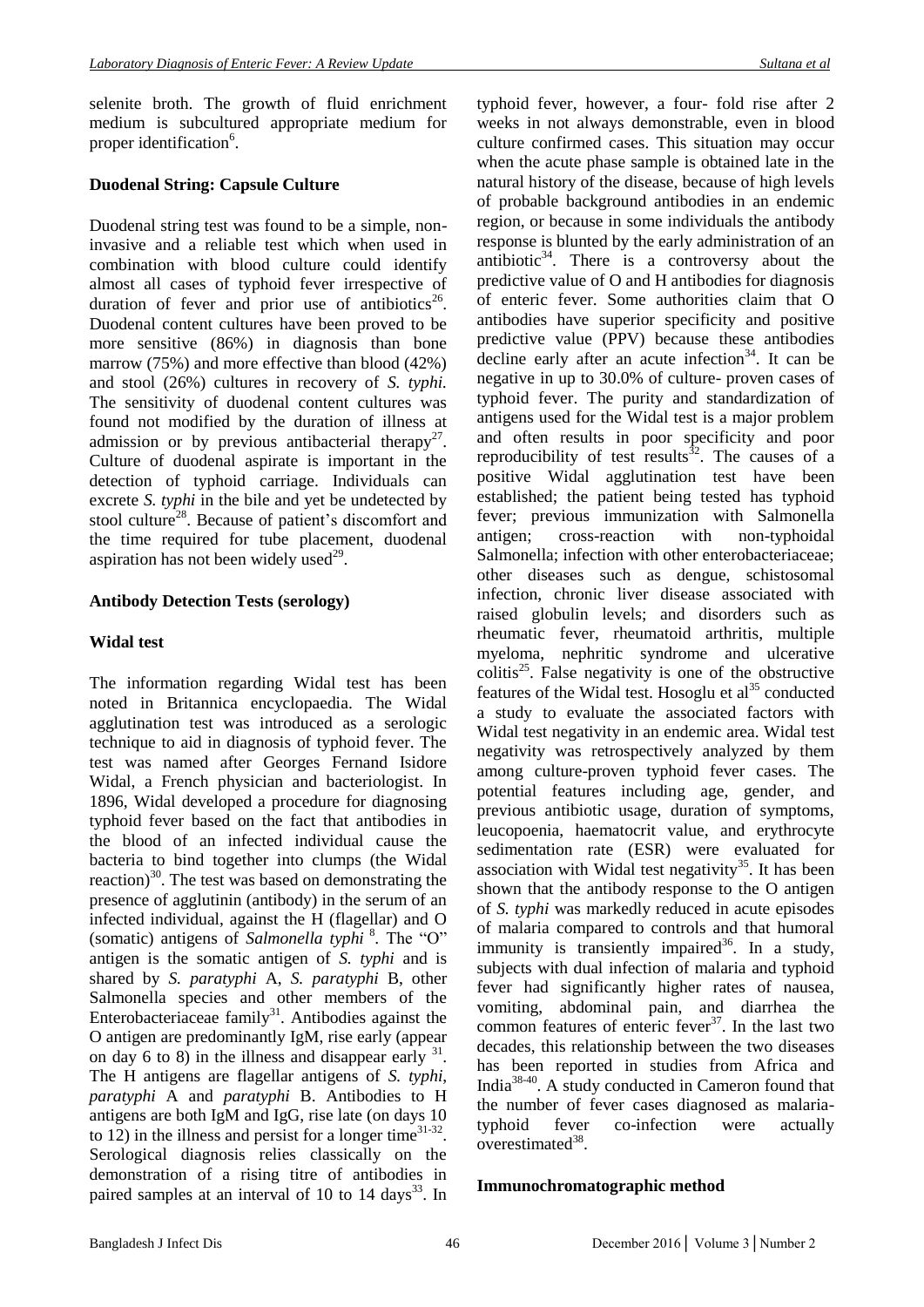ICT has been studied in many countries and they found significantly higher sensitivity and specificity<sup>41-43</sup>. An evaluation of ICT (Typhidot) in India was found to be 100% sensitive and 80% specific compared to a blood culture as gold standard<sup>41</sup>.

## **Haemagglutination (HA) Tests**

Many researchers have evaluated the usefulness of HA tests in different countries. In a study from India, the anti-LPS HA test showed a sensitivity of 60% and specificity of 98.2%. The positive predictive value and negative predictive value were 66.7% and 96.7% respectively. In the same study, the haemagglutination inhibition test targeted Salmonella antigens and was found useful for helping the early detection of *S. typhi* in culture<sup>44</sup>. In another study, a Reverse Passive Haemagglutination Test (RPHA) was designed for the detection of *S. typhi* antigen. The test was found to be 70% sensitive and 92% specific for acute typhoid fever diagnosis<sup>45</sup>.

## **Countercurrent Immunoelectophoresis (CIE)**

This test is based on electrophoresis and the visualization of the precipitin band of antigenantibody complexes that form. The sensitivity is similar to that of the Widal test and the procedure may be quicker if tests are batched (about one hour for a gel), but bands are often difficult to see, the cost is higher than that of the Widal, and some studies conclude that CIE has a low sensitivity with Vi antigen. A panel of antigens (somatic (O), flagellar (H) and capsular polysaccharide (Vi) antigens of *S. typhi* is recommended for rapid diagnosis of typhoid fever<sup>46</sup>.

### **Other serological test**

In view of the limitations of the Widal test and need for a cheap and rapid diagnostic method, several attempts to develop alternative serologic tests have been made. These include rapid dipstick assays, dot enzyme immuno-assays and agglutination inhibition tests.

## **Antibody Detection**

### **Dot Enzyme Immunoassay (EIA) Test**

A dot enzyme immunoassay that detects IgG and IgM antibodies against a 50 KD outer membrane protein, distinct from the somatic (O), flagellar (H) or capsular (Vi) antigen of *Salmonella typhi* is

commercially available as Typhidot<sup>47</sup>. Commercially it is available in two different properties like the Typhidot M that detects only IgM antibodies of *S. typhi* has been reported to be slightly more specific in a couple of studies $48-49$ . Typhidot® test detects specific IgM and IgG antibodies to *S. typhi*. It has undergone full-scale multinational clinical evaluation of its diagnostic value<sup>50</sup>. In areas of high endemicity, where the rate of *S. typhi* transmission is high, the detection of specific IgG increases. The IgG can persist for more than two years after typhoid fever Infection $51$ . The detection of specific IgG can not differentiate between acute and convalescent cases<sup>48</sup>.

## **IgM Dipstick Test**

A rapid dipstick assay for the detection of *S. typhi*specific IgM antibodies in serum and whole blood samples was previously reported and the sensitivity and specificity was evaluated $47,49$ . The dipstick assay may thus also be useful for the serodiagnosis of culture-negative patients with clinical signs and symptoms consistent with typhoid fever. The advantages of the dipstick assay are that the result can be obtained on the same day allowing a prompt treatment, that only a small volume of serum is needed, and that no special laboratory equipment is needed to perform the assay. The stability of the reagents of the dipstick and the simplicity of the assay allows its use in places that lack laboratory facilities<sup>49</sup>.

## **Antigen Detection Tests**

There is clearly a demand for a simple diagnostic test for typhoid fever. An ideal test is reliable, simple, and affordable for the countries where the need is the greatest. Many of the affected countries are poor, and some places do not have electricity. The antigen detection, rather than antibody detection, could provide such a test<sup>52</sup>.

### **Protein and Vi Antigens**

Enzyme immuno-assay, counter immune electrophoresis and co-agglutination tests to detect serum or urinary somatic/flagellar/Vi antigens of *S.*   $t$ yphi have been evaluated $4^{35,53}$ . Sensitivity of Vi antigen had been found to be superior than somatic and flagellar antigen, had been reported as ranging from 50 to 100% in different studies<sup>45,53</sup>. Similarly, specificity estimates have been reported to vary from 25.0% to 90.0%. The suboptimal and variable sensitivity and specificity estimates, inability to detect *S. paratyphi* infection and Vi antigen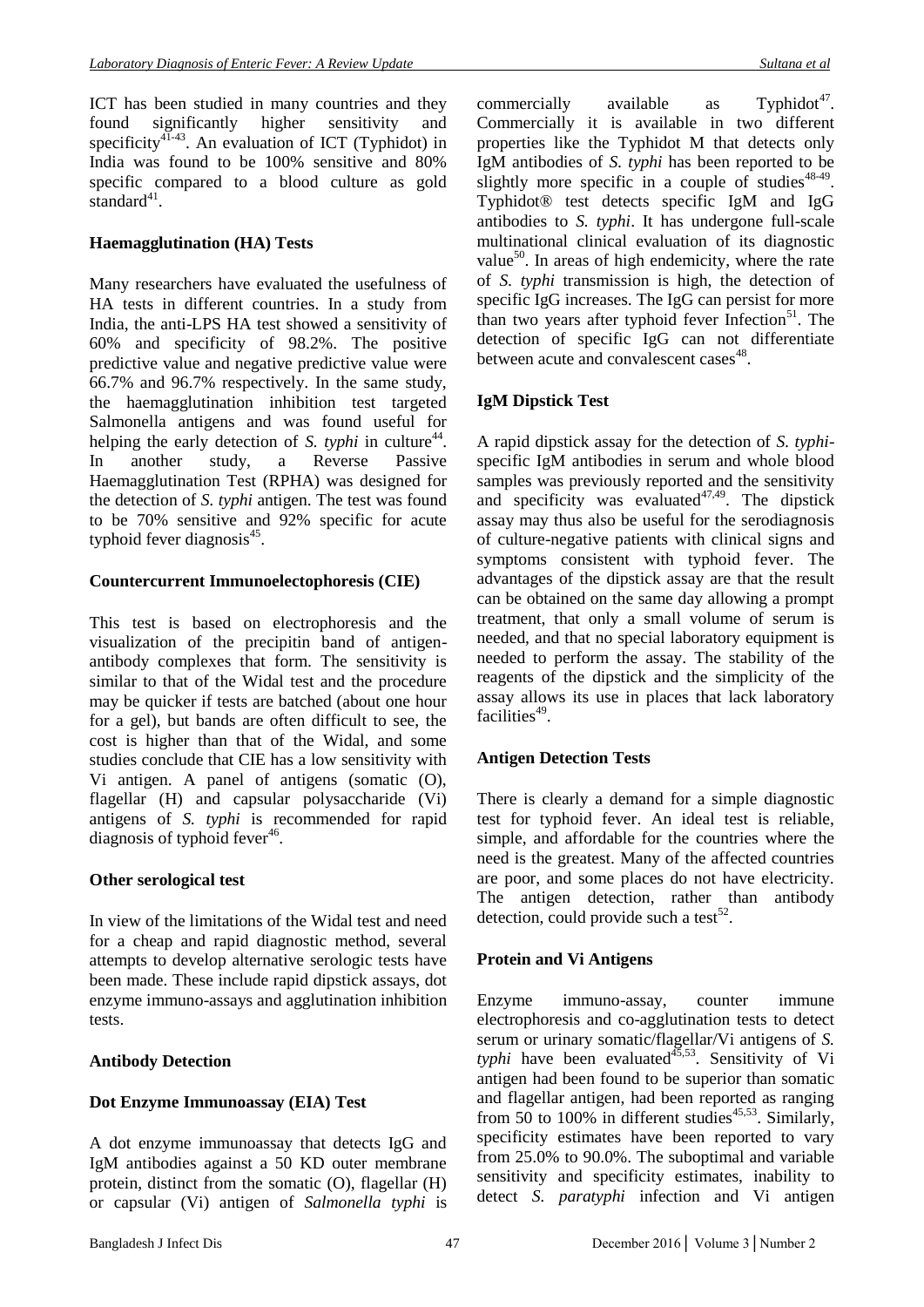negative strains of *S. typhi* are serious limitations of the Vi antigen detection tests. *S. typhi* antigen can be detected in the urine of some typhoid patients by  $\text{co-agglutination test}^{54}$ . A monoclonal antibody specific for group D Salmonellae antigen 9 was used in an indirect enzyme-linked immunosorbent assay (ELISA) for detecting the antigen in urine specimens collected from patients with clinical typhoid fever in Jakarta, Indonesia. The ELISA had a sensitivity of 95.0% in identifying patients in whom *S. typhi* was isolated from blood cultures, 73.0% in patients in whom *S. typhi* was isolated from stool specimens, and 40.0% in patients in whom the organism was isolated from bone marrow cultures, but specificity varies from 25.0 to 90.0%<sup>55</sup>.

## **Molecular Methods**

The molecular method for diagnosis of typhoid fever has been evolved to overcome the limitations of cultures and serologic tests. Many authors have explored the use of polymerase chain reaction (PCR) for detecting specific DNA sequence of the organisms present in clinical specimens. The PCR as a diagnostic modality for typhoid fever was first evaluated in 1993 when Song et al successfully amplified the *flagellin* gene of *S. typhi* in all cases of culture proven typhoid fever and from none of the healthy controls. By using two pairs of primers evaluated in the study by Song *et al*, amplification of the *flagellin* gene of *S. typhi* confirmed the presence of the organism in the patient's blood<sup>56</sup>.

## **PCR**

The PCR has been used to enable diagnosis of typhoid fever within few hours and more specific and sensitive than blood cultures.In addition nested PCR has been shown promising results. These results show that the nested PCR has good potential to be a rapid tool for the definitive, differential diagnosis of typhoid and is superior to conventional  $methods<sup>57</sup>$ .

## **Nested PCR**

The nested PCR resulted in amplified fragments that were visible after agarose gel electrophoresis. The whole procedure to identify *S. typhi* DNA in the blood by agarose gel electrophoresis took only 16 hours, demonstrating the PCR to be a specific and rapid method for the early diagnosis of typhoid fever<sup>56</sup>. Frankel et al<sup>58</sup> amplified *flagellin* gene sequences specifically from *S. typhi*. Massi<sup>59</sup> in the year 2005 conducted a study to establish the nested PCR for DNA detection of *S. typhi* in the urine of

patients with suspected typhoid fever. This research was used 107 urine samples from patients suspected with typhoid fever which were examined with nested PCR using two primer pairs with the final amplification result of 343 basepair (bp). This study reported that 64 (59%) urine samples were positive with *S. typhi* DNA. This research concluded that nested PCR specifically from urine specimen can be used as an alternative method in diagnosis and management of typhoid fever<sup>59</sup>. Kumar et al<sup>60</sup> used blood samples from 40 clinically suspected cases of typhoid fever, and found 20 of 20 culture positive and 12 of 20 culture negative cases to be positive by PCR in Delhi, India. Using single primer in South Sulawesi, Indonesia, 46 of 73 (63.0%) blood samples collected from patients with clinically suspected typhoid fever were positive by PCR compared to  $13.7\%$  positive by blood culture<sup>59</sup>. In Varnassi, India, nested PCR was again better 53 of 57 (73.0%) were positive than blood culture 17 of 53 (32%) were positive on specimens from 63 clinical typhoid fever  $cases^{6}$ . A large, welldesigned study in Indonesia investigated 131 patients with a clinical diagnosis of typhoid fever and diagnosed the cases by blood culture and PCR from blood (84.5%) and urine samples (69.3%). The PCR diagnosis was found more sensitive than the blood culture  $(61.8\%)^{62}$ . A study from Nepal on specimens from 71 children with suspected typhoid fever reports 82.7% positivity for PCR from blood and urine, showing similar results for each specimen and PCR results were much higher than blood culture (26.9%). In Pakistan, 55 cases of suspected typhoid fever and a control group of 20 healthy persons were diagnosed by PCR from blood samples and blood culture. The PCR and blood culture gave 58.2% and 14.5% positivity, respectively showing significantly better results by PCR <sup>63</sup>. Again in Pakistan, a multiplex PCR targeting five different genes for differential diagnosis of typhoidal pathogens has been developed for use directly on clinical blood samples. Of 42 multiplex PCR-positive blood samples, 35 were positive for *S. typhi* and two for *S. Paratyphi A* and interestingly remaining 5 patients were found to have mixed infection $57$ . Moreover, some patients with culture negative typhoid fever were PCR positive suggesting that PCR diagnosis of typhoid fever may have superior sensitivity than cultures. Over the next 10 years, a handful of studies have reported PCR methods targeting the *flagellin* gene, *somatic* gene, *Vi antigen* gene, 5S-23S spacer region of the *ribosomal RNA* gene, *invA* gene and *hilA* gene of *S. typhi* for diagnosis of typhoid fever $61,63-64$ . These studies have reported excellent sensitivity and specificity when compared to positive (blood culture proven) and healthy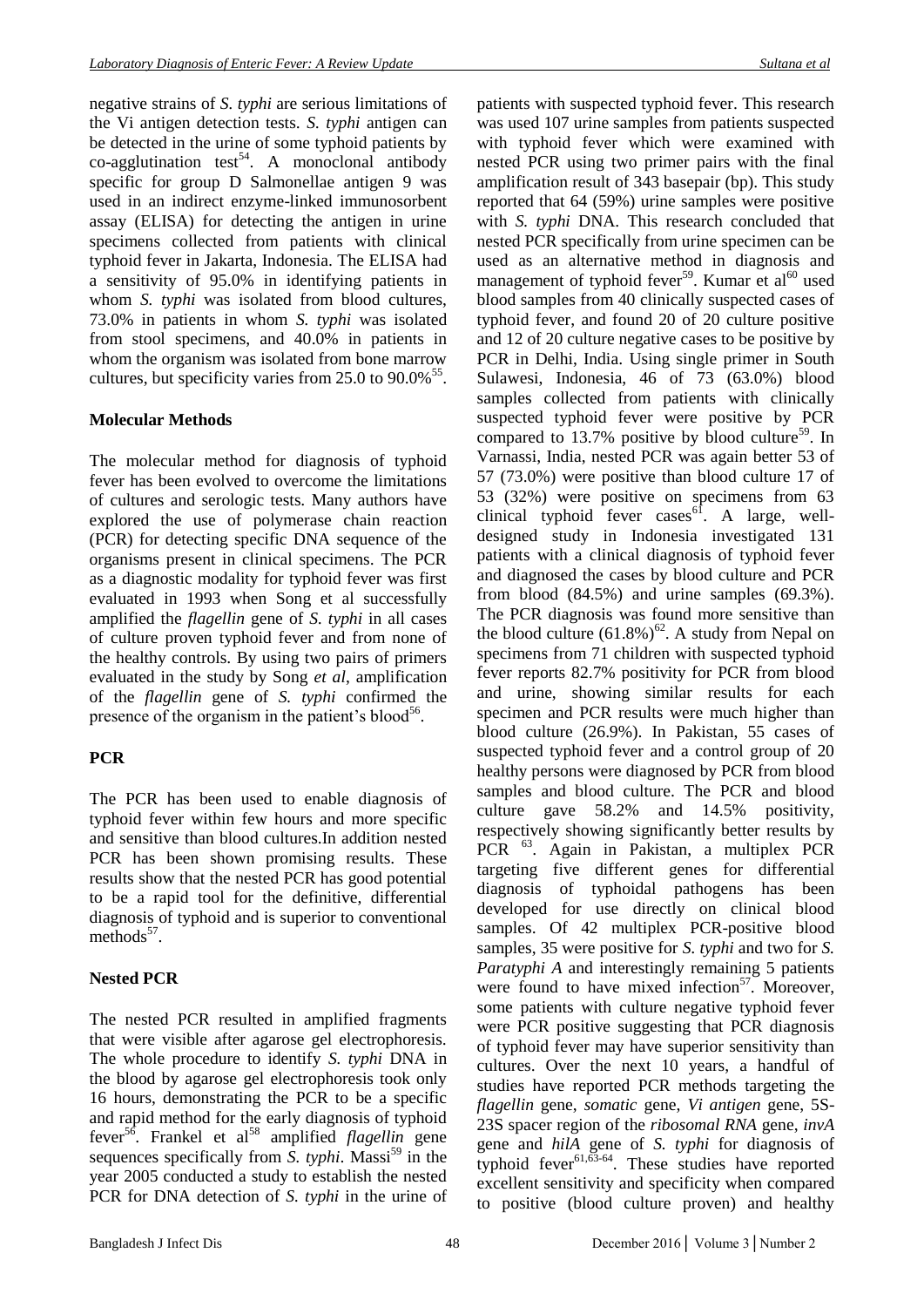controls. The time required for diagnosis has been less than 24 hours<sup>24</sup>. Chaudhry et al<sup>65</sup> developed standardization of PCR for the detection of *S. typhi* in typhoid fever. The PCR technique was used for detection of *S typhi* in blood or clot cultures from 84 patients clinically suspected of having typhoid fever, and from 20 healthy controls. Twenty five of 84 samples from clinically suspected cases were positive by PCR; four of which were culture negative. No amplification was seen in samples from patients who were culture positive for organisms other than *S. typhi* or from controls. The time taken for each sample for PCR analysis was less than 48 hours, compared with three to five days for blood or clot culture. The PCR was found to appear to be a promising diagnostic test for typhoid  $fever^{65}$ .

## **Multiplex PCR**

Multiplex PCR has been successfully applied for differential diagnosis of many diseases caused by viruses, bacteria, fungi, and parasites<sup>66-67</sup>. The multiplex PCR technique was evaluated by Ali et al directly on blood samples of 60 clinically suspected cases of typhoid fever. The PCR detected typhoidal species in 42 cases, only 17 of which were culture positive. The presence of Salmonella in these samples was confirmed with genus-specific primers<sup>68</sup>. Quick multiplex PCR-based detection method was developed for early diagnosis of typhoid fever, using specific genetic markers of *S. typhi*. Primers of *tyv* gene, *flag* gene, *viaB* gene and *ratA* gene confirmed the specificity and sensitivity of the PCR. The serum samples of the suspected typhoid patients were taken directly for PCR without culturing the organism and extracting genomic DNA. Overall diagnosis required 2 hours which is the least time ever reported for a PCR based method. The sensitivity of the method was up to 5 famtogram (fg) genomic DNA. The genetic markers were specific and the four pairs of primers give selective amplification and differentiate *S.*  typhi from closely related *S. typhimurium*<sup>69</sup>.

### **Conclusion**

Several tests can be performed to diagnose typhoid fever. PCR is a new advance diagnostic test for typhoid fever and it is highly sensitive and specific for the early and reliable diagnosis of the disease than the blood culture, the widal and other serological tests. Although the PCR method requires extensive infrastructure and specialized skilled personnel, and cannot be made available everywhere, especially in developing countries, it can be made available to the reference centres for utilizations by other healthcare facilities following referral system. In fact, due to the rapid and definitive diagnosis, hospital admission of the patient can be avoided, reduce patients' suffering, save working days and unnecessary expenditure on unrelated and misdirected treatment which may be many times more than the cost of PCR.

### **References**

- 1. Pearson RD, Guerrant RL. Enteric fever and other causes of abdominal symptoms with fever. In Principles Practices of Infectious Diseases (eds). Mandell GL, Bennet JE, Dolin R Churchill Livingstone, New York, London 1995; 998-1012
- 2. [Hoa NT,](https://www.ncbi.nlm.nih.gov/pubmed/?term=Hoa%20NT%5BAuthor%5D&cauthor=true&cauthor_uid=9861362) [Diep TS,](https://www.ncbi.nlm.nih.gov/pubmed/?term=Diep%20TS%5BAuthor%5D&cauthor=true&cauthor_uid=9861362) [Wain J,](https://www.ncbi.nlm.nih.gov/pubmed/?term=Wain%20J%5BAuthor%5D&cauthor=true&cauthor_uid=9861362) [Parry CM,](https://www.ncbi.nlm.nih.gov/pubmed/?term=Parry%20CM%5BAuthor%5D&cauthor=true&cauthor_uid=9861362) [Hien TT,](https://www.ncbi.nlm.nih.gov/pubmed/?term=Hien%20TT%5BAuthor%5D&cauthor=true&cauthor_uid=9861362) [Smith](https://www.ncbi.nlm.nih.gov/pubmed/?term=Smith%20MD%5BAuthor%5D&cauthor=true&cauthor_uid=9861362)  [MD,](https://www.ncbi.nlm.nih.gov/pubmed/?term=Smith%20MD%5BAuthor%5D&cauthor=true&cauthor_uid=9861362) [Walsh AL,](https://www.ncbi.nlm.nih.gov/pubmed/?term=Walsh%20AL%5BAuthor%5D&cauthor=true&cauthor_uid=9861362) [White NJ.C](https://www.ncbi.nlm.nih.gov/pubmed/?term=White%20NJ%5BAuthor%5D&cauthor=true&cauthor_uid=9861362)ommunity-acquired septicaemia in southern Viet Nam: the importance of multidrug-resistant Salmonella typhi, [Trans R Soc Trop](https://www.ncbi.nlm.nih.gov/pubmed/9861362)  [Med Hyg.](https://www.ncbi.nlm.nih.gov/pubmed/9861362) 1998 Sep-Oct; 92(5):503-508
- 3. Old DC. Salmonella infection, In :Mackie and McCartney, Practical Medical Microbiology, 14<sup>th</sup> edition, Collee, JG, Fraser, AG, Marmion, BP, Simons, A editors, Churchil Livingston, New York, 2006; 385-402
- 4. Parry CM, Hien. TT, Dougan G, White NJ, Farrar JJ. Typhoid fever, New England Journal of Medicine 2002;347(22): 1770–82
- 5. Ananthanarayan R and Panikar CKJ. In: Textbook of Microbiology, Chennai, Orient Longman1999; 244-249
- 6. Lewis MJ. Salmonella, In: Medical Microbiology, Greenwood, D, Slack, R and Pebtherer, J, editors,  $15<sup>th</sup>$ edition, ELST, USA, 1997; 252-261
- 7. Parker MT. enteric infections: typhoid and paratyphoid fever, In: Topley and Wilson's Microbiology and Microbial infections, 8<sup>th</sup> edition. Collies L. Balows A. Susman M. Arnold editors, London, 1990; 3: 423-446
- 8. Jenkins C, Gillespie SH. Salmonella Infections. In: Gordon C. Cook Zumla AI. eds. Manson's Tropical Diseases, 22nd edition. China: Saunders Elsevier 2009: 931-952
- 9. Miller IS and Pegues DA. Salmonella species, including Salmonella typhi, In: Mandell, Douglar and Bennetts principles and practice of infectious disease, Mandell, GL, Bennett, JE, Dolin, R, editors, 5<sup>th</sup> edition, Philadelphia, Churchill Livingstone, 2000:2344-2263
- 10. Watson KC. Laboratory and Clinical Investigation of Recovery of Salmonella typhi from Blood, Journal of Clinical Microbiology, 1978;7(2):122-126
- 11. Betly A, Daniel FF, Alice SS. Weissfeld editors, Blood stream infection In: Baily and Scott's Diagnostics Microbiology, Mostby, Missouri, USA, 12<sup>th</sup> edition, 2010: 865-880
- 12. Escamilla J, Santiago LT, Uylangco CV and Cross JH. Evaluation of Sodium Polyanethol Sulfonate as a Blood Culture Additive of Salmonella typhi and Salmonella paratyphi A, Journal of clinical Microbiology 1985; 18: 380-383
- 13. Le TP and Hoffman SL. Typhoid fever In: Tropical Infectious Diseases, Principles, Pathogena and practice, Guerrent, RL, Walker, DH, weller, PF editors, Churchill Livingstone, Philadelphia 1999; 1: 277-290
- 14. Collee JG and Marr W. Culture of bacteria In: Mackie and Cartney, Practical Medical Microbiology, Collee JG, Fraser, AG, Marmion, BP and Simmons, A editors,  $14<sup>th</sup>$ edition, Curchill Livingstone, India, 2006: 121-124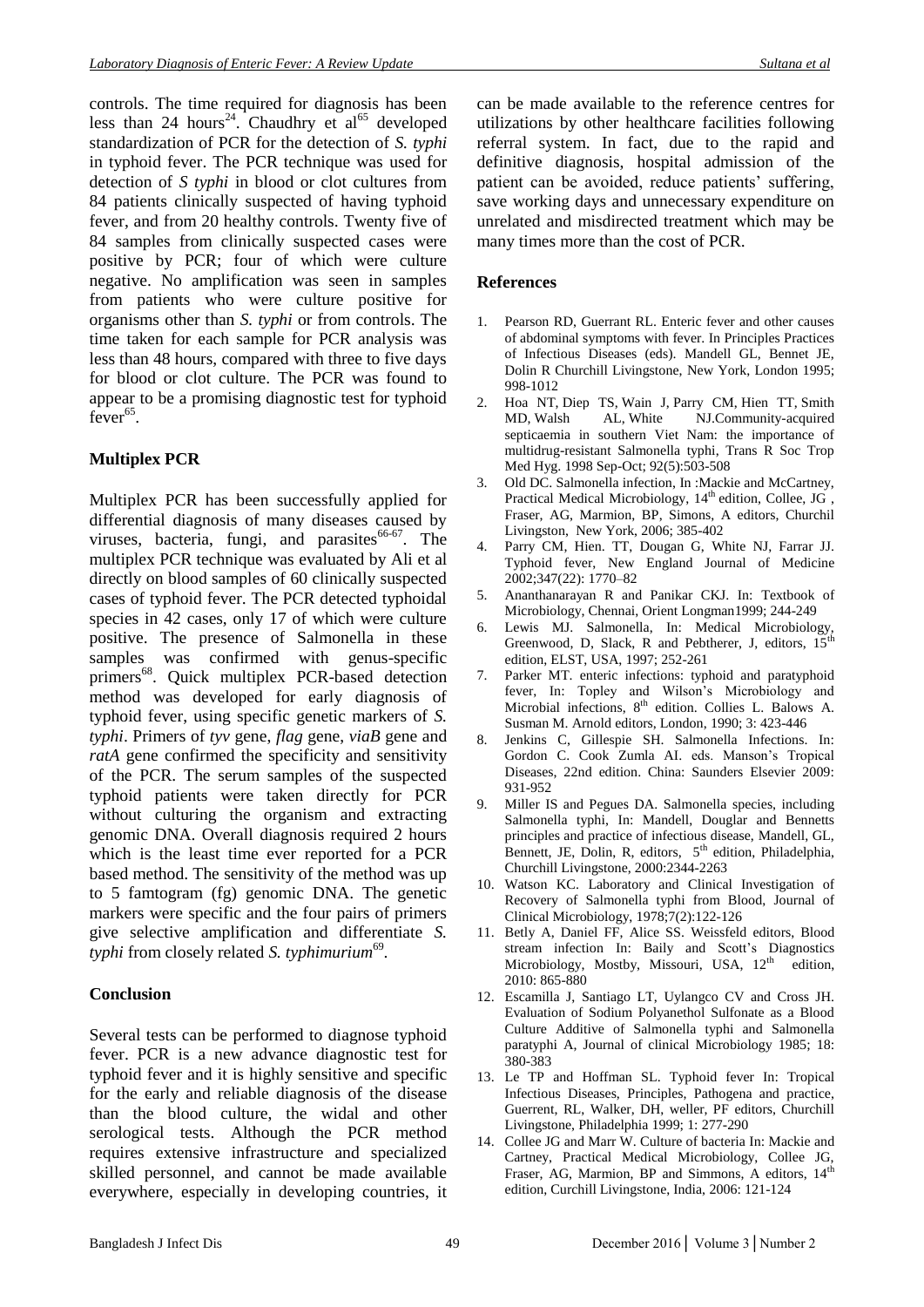- 15. Duthie R and French G. Comparison of methods for the diagnosis of typhoid fever. Journal of Clinical Pathology 1990; 43: 863-865
- 16. Rechard and Thompson. Specimen collection, transport and processing In: Murray PP, Baron EJ, Jorgensen JH, Landry ML, Pfaller MA. eds Manual of Clinical Microbiology 9<sup>th</sup> edition Washington, DC. 2007; 1: 310
- 17. [Mantur BG,](https://www.ncbi.nlm.nih.gov/pubmed/?term=Mantur%20BG%5BAuthor%5D&cauthor=true&cauthor_uid=17323826) [Bidari LH,](https://www.ncbi.nlm.nih.gov/pubmed/?term=Bidari%20LH%5BAuthor%5D&cauthor=true&cauthor_uid=17323826) [Akki AS,](https://www.ncbi.nlm.nih.gov/pubmed/?term=Akki%20AS%5BAuthor%5D&cauthor=true&cauthor_uid=17323826) [Mulimani MS,](https://www.ncbi.nlm.nih.gov/pubmed/?term=Mulimani%20MS%5BAuthor%5D&cauthor=true&cauthor_uid=17323826) [Tikare](https://www.ncbi.nlm.nih.gov/pubmed/?term=Tikare%20NV%5BAuthor%5D&cauthor=true&cauthor_uid=17323826)  [NV.](https://www.ncbi.nlm.nih.gov/pubmed/?term=Tikare%20NV%5BAuthor%5D&cauthor=true&cauthor_uid=17323826) Diagnostic yield of blood clot culture in the accurate diagnosis of enteric fever and human brucellosis, [Clin](https://www.ncbi.nlm.nih.gov/pubmed/17323826)  [Lab.](https://www.ncbi.nlm.nih.gov/pubmed/17323826) 2007; 53(1-2):57-61
- 18. Watson KC. A Method for the Isolation of Salmonella Typhi from Blood Clot, American Journal of Tropical Medicine and Hygiene 1956; 5: 131-132
- 19. Rubin F, McWhirter P. Rapid diagnosis of typhoid fever through identification of Salmonella typhi within 18 hours of specimen acquisition by culture of the mononuclear cell-platelet fraction of blood. J Clin Microbiol 1990; 28:825-827
- 20. Farooqui BJ, Khurshid M, Ashfaq MK, Khan MA. Comparative yield of Salmonella typhi from blood and bone marrow cultures in patients with fever of unknown origin. J Clin Pathol 1991;44:258–259
- 21. Gilman RH, Terminel M, Levine MM, Hernandez-Mendoza P, Hornick RB. Relative efficacy of blood, urine, rectal swab, bone-marrow and rose-spot cultures for recovery of Salmonella typhi in typhoid fever. Lancet 1975;9: 1211-1213
- 22. Lesser CF and Miller SI. Salmonellosis, in Harrison's principle of internal Medicine, 16<sup>th</sup> edition, Kasper, DL, Fauel, AS, Longo, DL, Braunwald, E, Hauser, SL, Jameson, J editors, McGraw- Hill Medical publishing Division, New York, 2005; 1:897-902
- 23. [Wain J,](https://www.ncbi.nlm.nih.gov/pubmed/?term=Wain%20J%5BAuthor%5D&cauthor=true&cauthor_uid=11283089) [Pham VB,](https://www.ncbi.nlm.nih.gov/pubmed/?term=Pham%20VB%5BAuthor%5D&cauthor=true&cauthor_uid=11283089) [Ha V,](https://www.ncbi.nlm.nih.gov/pubmed/?term=Ha%20V%5BAuthor%5D&cauthor=true&cauthor_uid=11283089) [Nguyen NM,](https://www.ncbi.nlm.nih.gov/pubmed/?term=Nguyen%20NM%5BAuthor%5D&cauthor=true&cauthor_uid=11283089) [To SD,](https://www.ncbi.nlm.nih.gov/pubmed/?term=To%20SD%5BAuthor%5D&cauthor=true&cauthor_uid=11283089) [Walsh](https://www.ncbi.nlm.nih.gov/pubmed/?term=Walsh%20AL%5BAuthor%5D&cauthor=true&cauthor_uid=11283089)  [AL.](https://www.ncbi.nlm.nih.gov/pubmed/?term=Walsh%20AL%5BAuthor%5D&cauthor=true&cauthor_uid=11283089) [Parry CM.](https://www.ncbi.nlm.nih.gov/pubmed/?term=Parry%20CM%5BAuthor%5D&cauthor=true&cauthor_uid=11283089) [Hasserjian RP.](https://www.ncbi.nlm.nih.gov/pubmed/?term=Hasserjian%20RP%5BAuthor%5D&cauthor=true&cauthor_uid=11283089) [HoHo VA.](https://www.ncbi.nlm.nih.gov/pubmed/?term=HoHo%20VA%5BAuthor%5D&cauthor=true&cauthor_uid=11283089) [Tran TH.](https://www.ncbi.nlm.nih.gov/pubmed/?term=Tran%20TH%5BAuthor%5D&cauthor=true&cauthor_uid=11283089) [Farrar](https://www.ncbi.nlm.nih.gov/pubmed/?term=Farrar%20J%5BAuthor%5D&cauthor=true&cauthor_uid=11283089)  [J.](https://www.ncbi.nlm.nih.gov/pubmed/?term=Farrar%20J%5BAuthor%5D&cauthor=true&cauthor_uid=11283089) [White NJ.](https://www.ncbi.nlm.nih.gov/pubmed/?term=White%20NJ%5BAuthor%5D&cauthor=true&cauthor_uid=11283089) [Day NP.](https://www.ncbi.nlm.nih.gov/pubmed/?term=Day%20NP%5BAuthor%5D&cauthor=true&cauthor_uid=11283089)Quantitation of bacteria in bone marrow from patients with typhoid fever: relationship between counts and clinical features [J Clin](https://www.ncbi.nlm.nih.gov/pubmed/11283089)  [Microbiol](https://www.ncbi.nlm.nih.gov/pubmed/11283089) 2001;39(4):1571-76
- 24. Kundu R, Ganguly N, Ghosh TK, Yewale VN, Shah RC, Shah NK. IAP Task Force Report: Diagnosis of Enteric Fever in Children [Indian Pediatr.](https://www.ncbi.nlm.nih.gov/pubmed/17079830) 2006; 43(10):875-83
- 25. Chessbrough M. District laboratory practice in tropical countries, Part-2, New York, USA, Cambridge University, 2010; 184- 186
- 26. [Antony TJ,](https://www.ncbi.nlm.nih.gov/pubmed/?term=Antony%20TJ%5BAuthor%5D&cauthor=true&cauthor_uid=8282391) [Patwari AK,](https://www.ncbi.nlm.nih.gov/pubmed/?term=Patwari%20AK%5BAuthor%5D&cauthor=true&cauthor_uid=8282391) [Anand VK,](https://www.ncbi.nlm.nih.gov/pubmed/?term=Anand%20VK%5BAuthor%5D&cauthor=true&cauthor_uid=8282391) [Pillai PK,](https://www.ncbi.nlm.nih.gov/pubmed/?term=Pillai%20PK%5BAuthor%5D&cauthor=true&cauthor_uid=8282391) [Aneja S,](https://www.ncbi.nlm.nih.gov/pubmed/?term=Aneja%20S%5BAuthor%5D&cauthor=true&cauthor_uid=8282391) [Sharma D.](https://www.ncbi.nlm.nih.gov/pubmed/?term=Sharma%20D%5BAuthor%5D&cauthor=true&cauthor_uid=8282391) Duodenal string test in typhoid fever. [Indian](https://www.ncbi.nlm.nih.gov/pubmed/8282391)  [Pediatr](https://www.ncbi.nlm.nih.gov/pubmed/8282391) 1993 May; 30(5):643-7
- 27. [Benavente L,](http://www.ncbi.nlm.nih.gov/pubmed?term=%22Benavente%20L%22%5BAuthor%5D) [Gotuzzo E,](http://www.ncbi.nlm.nih.gov/pubmed?term=%22Gotuzzo%20E%22%5BAuthor%5D) [Guerra J,](http://www.ncbi.nlm.nih.gov/pubmed?term=%22Guerra%20J%22%5BAuthor%5D) [Grados](http://www.ncbi.nlm.nih.gov/pubmed?term=%22Grados%20O%22%5BAuthor%5D) O, [Guerra H,](http://www.ncbi.nlm.nih.gov/pubmed?term=%22Guerra%20H%22%5BAuthor%5D) [Bravo](http://www.ncbi.nlm.nih.gov/pubmed?term=%22Bravo%20N%22%5BAuthor%5D) N, Diagnosis of typhoid fever using a string capsule device, [Transaction of the Royal Society of Tropical](javascript:AL_get(this,%20)  [Medicine and Hygiene,](javascript:AL_get(this,%20) 1984; 78(3): 404-406
- 28. Madanagopalan N, Subramaniam S, Panchanadaer M, Rao P and Suniti S. Detection of enteric carriers by upper small intestinal aspirate studies. Journal of Tropical Medicine and Hygiene, 1975; 78:123-125
- 29. Gilman RH and Richard BH. Duodenal Isolation of Salmonella typhi by String Capsule in Acute Typhoid Fever, Journal of Clinical Microbiology 1976; 3(4):456- 457
- 30. Encyclopedia Britannica. Fernand-Isidore Widal, Online, Web. 25 Apr. 2011; Updated on: 25 January 2008; Web Address: [http://www.britannica.com/EBchecked/topic/643157/Fern](http://www.britannica.com/EBchecked/%20topic/643157/Fernand-Isidore-Widal)
	- [and-Isidore-Widal;](http://www.britannica.com/EBchecked/%20topic/643157/Fernand-Isidore-Widal) Accessed: 28 April 2008
- 31. Rodrigues C. The Widal test more than 100 years old: abused but still used. Indian Journal Association of Physicians 2003; 51:7-8
- 32. Olopoenia LA and King AL. Widal agglutination test–100 years later: Still plagued by controversy. Postgraduate Journal of medicin 2000;76:80-84
- 33. [Parry](http://jcm.asm.org/search?author1=Christopher+M.+Parry&sortspec=date&submit=Submit) CM, [Hoa](http://jcm.asm.org/search?author1=Nguyen+Thi+Tuyet+Hoa&sortspec=date&submit=Submit) NTT, [Diep](http://jcm.asm.org/search?author1=To+Song+Diep&sortspec=date&submit=Submit) TS. Chinh JNT, [Vinh](http://jcm.asm.org/search?author1=Ha+Vinh&sortspec=date&submit=Submit) H. Value of a single tube widal test in a diagnosis of typhoid fever in Vietnam. J Clin Microbiol 1999;37(9):2882–2886
- 34. Schoeder SA. Interpretation of serologic tests for typhoid fever, [JAMA](https://www.ncbi.nlm.nih.gov/pubmed/5695671) 1968; 206(4): 839-840
- 35. Hosoglu S, Bosnak V, Akalin S, Geyik MF, Ayaz C. Evaluation of false negativity of the Widal test among culture proven typhoid fever cases, [J Infect Dev](https://www.ncbi.nlm.nih.gov/pubmed/19745527)  [Ctries](https://www.ncbi.nlm.nih.gov/pubmed/19745527) 2008;2(6):475-478
- 36. Greenwood BM, Bradley-Moore AM, Bryceson AD, Palit A. Immunosuppression in children with malaria. Lancet 1972; 4:169-172
- 37. Khan MA, Mekan SF, Abbas Z, Smego RA. Concurrent malaria and enteric fever in Pakistan, [Singapore Med](https://www.ncbi.nlm.nih.gov/pubmed/16228096)  [J](https://www.ncbi.nlm.nih.gov/pubmed/16228096) 2005;46(11):635-8
- 38. Ammah A, Akenji NT, Ndip R and Deas JE. An update on concurrent malaria and typhoid fever in Cameroon, [Transactions of the Royal Society of Tropical Medicine](https://www.researchgate.net/journal/0035-9203_Transactions_of_the_Royal_Society_of_Tropical_Medicine_and_Hygiene)  [and Hygiene](https://www.researchgate.net/journal/0035-9203_Transactions_of_the_Royal_Society_of_Tropical_Medicine_and_Hygiene) 1999;93(2):127-129
- 39. Ohanu ME, Mbah AU,Okonkwo PO, Nwagbo FS. Interference by malaria in the diagnosis of typhoid using Widal test alone[, West Afr J Med](https://www.ncbi.nlm.nih.gov/pubmed/14696952) 2003;22(3):250-252
- 40. Kanjilal SD, Dutta A, Mondal RK, Chakravorti S.Uncomplicated falciparum malaria complicated by Salmonella septicaemia: cause not coincidence, [J Indian](https://www.ncbi.nlm.nih.gov/pubmed/17444068)  [Med Assoc](https://www.ncbi.nlm.nih.gov/pubmed/17444068) 2006;104(11):646, 648
- 41. Jesudason M, Esther E, Mathai E.Typhidot test to detect IgG & IgM antibodies in typhoid fever, Indian Journal of Medical Research 2002; 116: 70-72
- 42. Anusha R, Ganesh R, Lalitha J. Comparison of a rapid commercial test, Enterocheck WB, with automated blood culture for diagnosis of typhoid fever. [Annals of Tropical](http://www.ingentaconnect.com/content/maney/atp;jsessionid=46w705qf54oks.alice)  [Paediatrics: International Child Health](http://www.ingentaconnect.com/content/maney/atp;jsessionid=46w705qf54oks.alice) 2011; 31(3): 231- 234
- 43. Pastoor R, Hatta M, Abdoel TH, Smits HL. A simple, rapid, and affordable point-of-care test for the serodiagnosis of typhoid fever. Diagn Microbiol Infect Dis 2008;61 (2): 129-134
- 44. Shukla S, Patel B, Chitinnis DS. 100 years of widal test and its reapparisial in an endemic area. [Indian J Med](https://www.ncbi.nlm.nih.gov/pubmed/9055495)  [Res.](https://www.ncbi.nlm.nih.gov/pubmed/9055495) 1997 Feb; 105:53-57
- 45. Kalhan, R, Kaur, I, Singh, RP and Gupta, HC.Latex Agglutination Test (LAT) for the diagnosis of typhoid fever, Indian Pediatrics 1999; 36: 65-68
- 46. Sharma KB, Bhat BM, Paricha A, Vaze S. Multiple antibiotic resistance among Salmonellae in India, Journal of Antimicrobial and Chemotherapy 1979; 5:15-21
- 47. Gasem MH, Smits HL, Goris MG and Dolmans, WM. Evaluation of a simple and rapid dipstick assay for the diagnosis of typhoid fever in Indonesia, [J Med](https://www.ncbi.nlm.nih.gov/pubmed/11865843)  [Microbiol.](https://www.ncbi.nlm.nih.gov/pubmed/11865843) 2002;51(2):173-177
- 48. Choo KE, Davis TM, Ismail A, Ibrahim TTA, Ghazali WN. Rapid and reliable serological diagnosis of enteric fever: comparative sensitivity and specificity of Typhidot and Typhidot-M tests in febrile Malaysian children, Acta Trop 1999; 72(2):175-83
- 49. Hatta M, Goris MG, Heerkens E, Gooskens J, Smits HL. Simple dipstick assay for the detection of *Salmonella typhi*-specific IgM antibodies and the evolution of the immune response in patients with typhoid fever. [Am J](https://www.ncbi.nlm.nih.gov/pubmed/12164298)  [Trop Med Hyg](https://www.ncbi.nlm.nih.gov/pubmed/12164298) 2002 Apr; 66(4):416-21
- 50. Ismail AB, Kader ZSA, Ong KH. Dot enzyme Immunosorbent assay for the sero-diagnosis of typhoid fever. Southeast Asian J Trop Med Public Health 1991;22:563-66